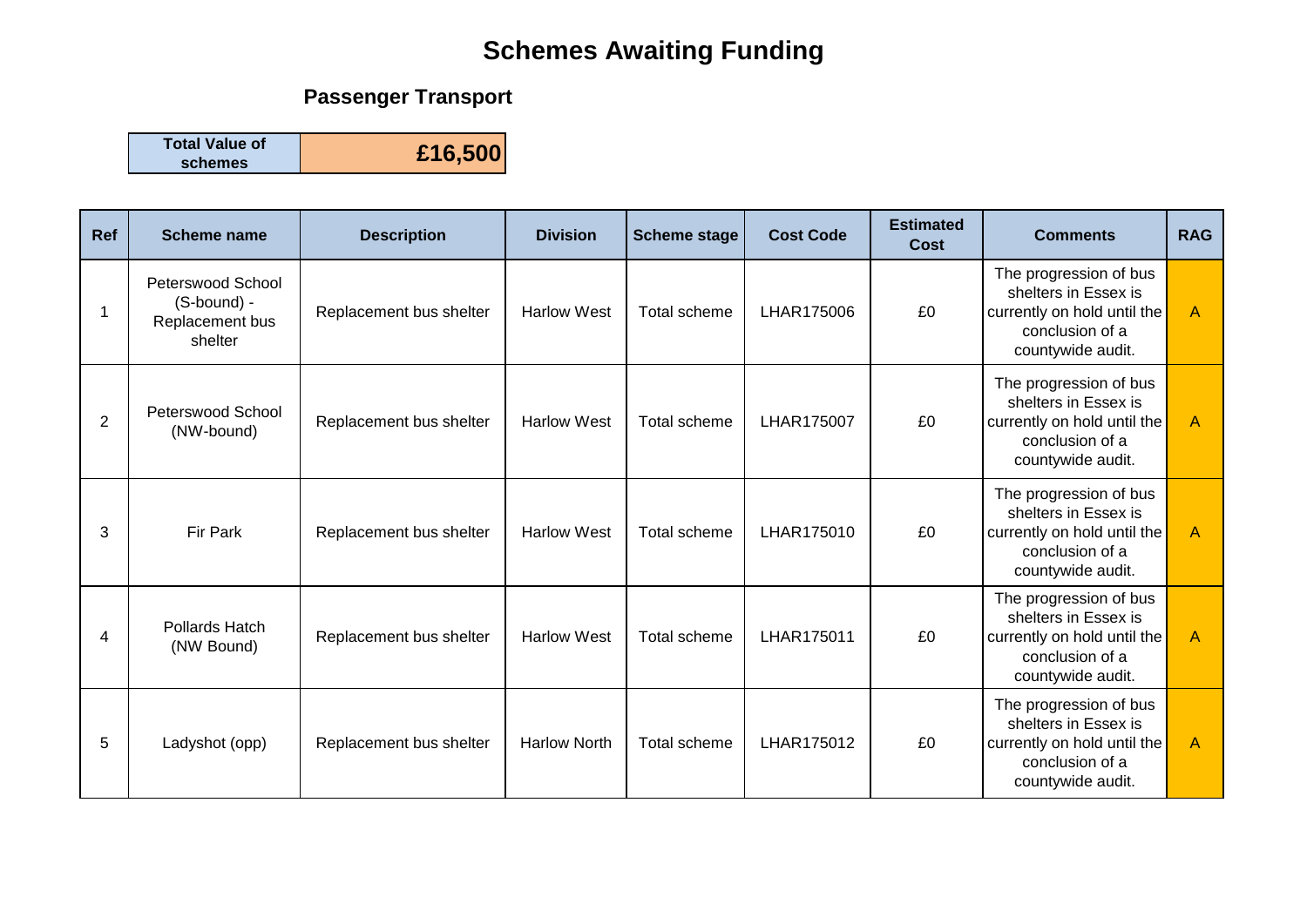# **Schemes Awaiting Funding**

## **Passenger Transport**

**Total Value of schemes £16,500**

| Ref | <b>Scheme name</b>               | <b>Description</b>      | <b>Division</b>    | <b>Scheme stage</b> | <b>Cost Code</b> | <b>Estimated</b><br>Cost | <b>Comments</b>                                                                                                       | <b>RAG</b> |
|-----|----------------------------------|-------------------------|--------------------|---------------------|------------------|--------------------------|-----------------------------------------------------------------------------------------------------------------------|------------|
| 6   | <b>Barley Croft</b><br>(N Bound) | Replacement bus shelter | <b>Harlow West</b> | <b>Total scheme</b> | LHAR175013       | £0                       | The progression of bus<br>shelters in Essex is<br>currently on hold until the<br>conclusion of a<br>countywide audit. | A          |
| 7   | <b>Barley Croft</b><br>(S Bound) | Replacement bus shelter | <b>Harlow West</b> | <b>Total scheme</b> | LHAR175014       | £0                       | The progression of bus<br>shelters in Essex is<br>currently on hold until the<br>conclusion of a<br>countywide audit. | A          |
| 8   | <b>Three Horseshoes</b>          | Replacement bus shelter | <b>Harlow West</b> | <b>Total scheme</b> | LHAR175015       | £0                       | The progression of bus<br>shelters in Essex is<br>currently on hold until the<br>conclusion of a<br>countywide audit. | A          |
| 9   | Salvation Army (o/s)             | Replacement bus shelter | <b>Harlow West</b> | <b>Total scheme</b> | LHAR175016       | £0                       | The progression of bus<br>shelters in Essex is<br>currently on hold until the<br>conclusion of a<br>countywide audit. | A          |
| 10  | The Hornbeams (adj)              | Replacement bus shelter | <b>Harlow West</b> | <b>Total scheme</b> | LHAR175017       | £0                       | The progression of bus<br>shelters in Essex is<br>currently on hold until the<br>conclusion of a<br>countywide audit. | A          |